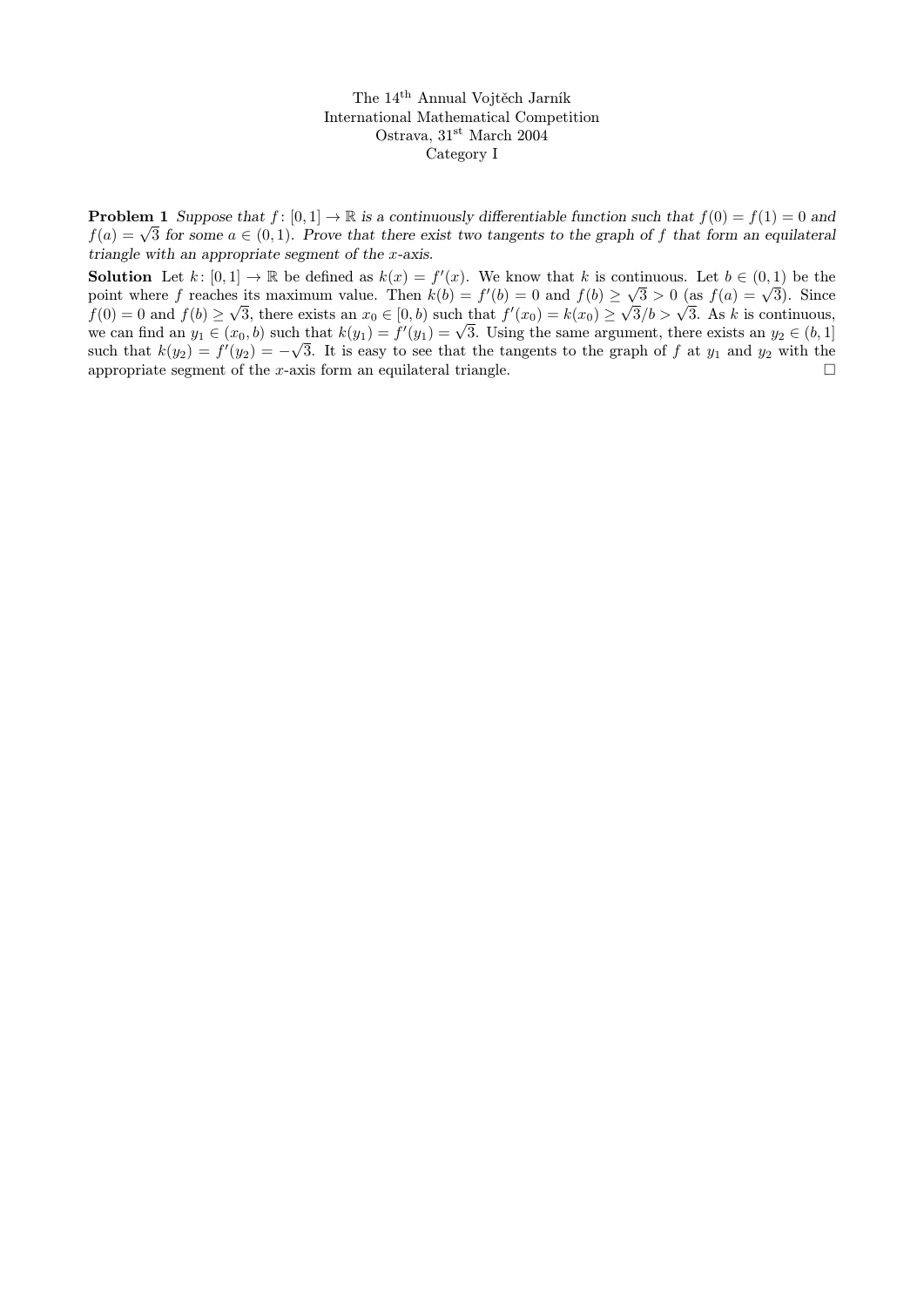The 14th Annual Vojtěch Jarník International Mathematical Competition Ostrava, $31^{\rm st}$ March $2004$ Category I

Problem 2 Evaluate the sum

$$
\sum_{n=0}^{\infty} \arctan\left(\frac{1}{1+n+n^2}\right).
$$

Solution Using the formula for the diference of two arcustangents

$$
\arctan u - \arctan v = \arctan \frac{u - v}{1 + uv},
$$

(this formula is valid whenever  $uv \neq -1$ ) we obtain

$$
\sum_{n=0}^{\infty} \arctan\left(\frac{1}{1+n+n^2}\right) = \arctan(1) + \sum_{n=1}^{\infty} \arctan\left(\frac{(n+1)-n}{1+n(n+1)}\right) =
$$

$$
= \frac{\pi}{4} + \sum_{n=1}^{\infty} \arctan\left(\frac{(n+1)-n}{1+n(n+1)}\right) =
$$

$$
= \frac{\pi}{4} + \sum_{n=1}^{\infty} \arctan\left(\frac{1}{n}\right) - \arctan\left(\frac{1}{n+1}\right) = \frac{\pi}{2}.
$$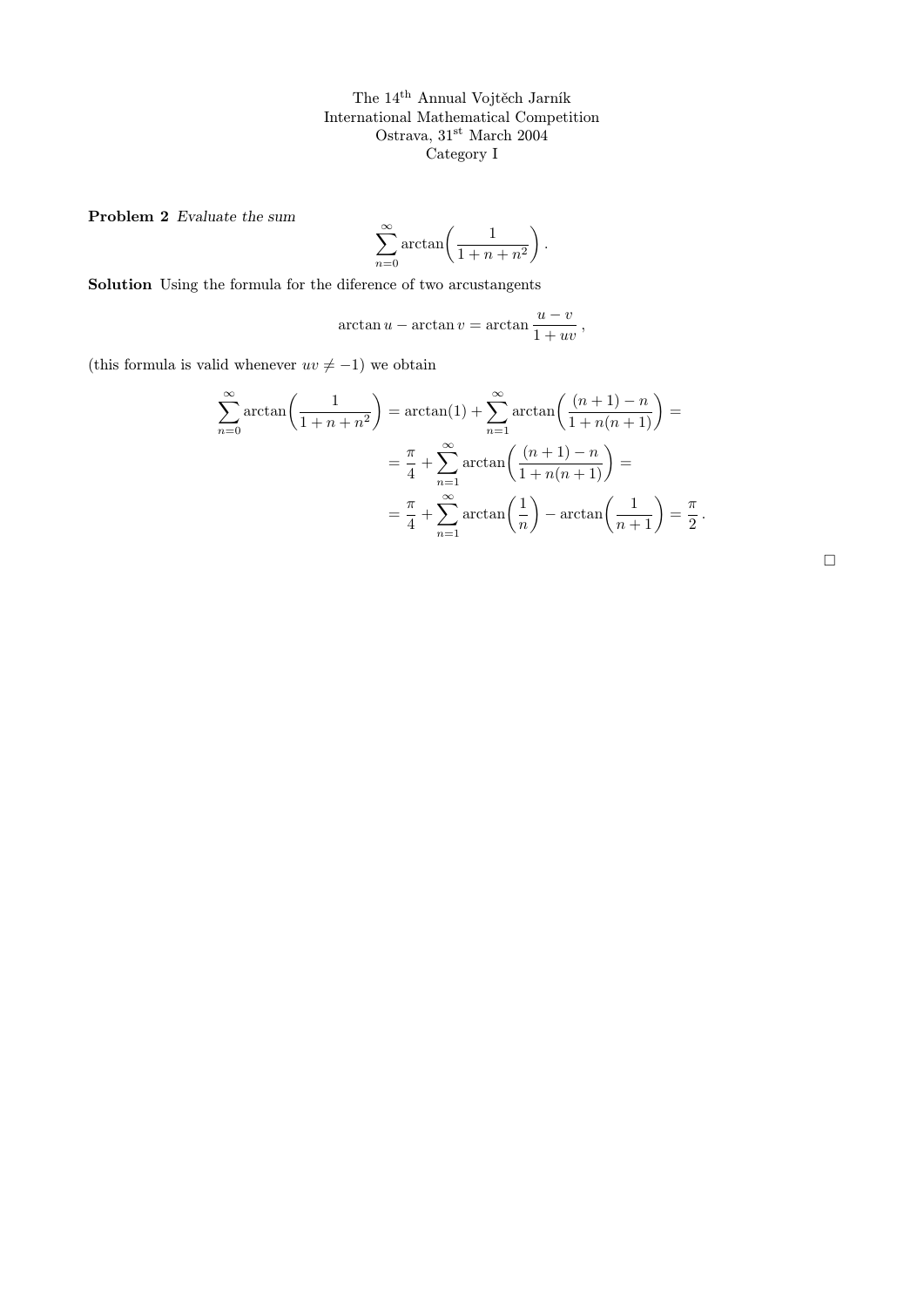The 14th Annual Vojtěch Jarník International Mathematical Competition Ostrava, 31st March 2004 Category I

**Problem 3** Denote by  $B(c, r)$  the open disc in the plane of center c and radius r. Prove or disprove that there exists a sequence  $\{z_n\}_{n=1}^{\infty}$  in  $\mathbb{R}^2$  such that the open discs  $B(z_n, 1/n)$  are pairwise disjoint and the sequence  $\{z_n\}_{n=1}^{\infty}$  is convergent.

**Solution** Both statemets are true, it is sufficient to prove (b) (in general version, it is obviously not true in  $\mathbb{R}^1$ due to measure argument, and in  $\mathbb{R}^k$ , if  $k \geq 2$ , it is sufficient to prove the positive answer for  $k = 2$ ). We will prove the crucial Lemma:

**Lemma** Let  $a > 0$  and let  $C = (0, a)^2$ . Then there exists an  $n_a \in \mathbb{N}$  and a sequence  $\{t_n\}_{n \ge n_a} \subset C$  such that the open balls  $B(t_n, 1/n) \subset C$  for  $n \geq n_a$  are mutually disjoint.

**Proof** Consider the numbers  $n \in \mathbb{N}$  and  $c > 0$  which will be specified concretely later and suppose that  $n > 4$ and  $n(c-1) > 1$ . Let us denote  $n_k = \lfloor n c^k \rfloor$ . We have  $n_0 = n$  and as  $n(c-1) > 1$ , we also have that the sequence  ${n_k}$  is strictly increasing. For every  $k \geq 0$ , we denote

$$
s_k = \frac{2}{n_k} + \dots + \frac{2}{n_{k+1} - 1}
$$

.

By easy integral estimate, we have

$$
s_k \le 2(\ln(n_{k+1}-1) - \ln(n_k-1)) \le 2\ln \frac{nc^{k+1}}{nc^k-2} = 2\ln \frac{c}{1-2/n} =: d(c, n).
$$

Now we easilly see that for every  $k \geq 0$ , we can find mutually disjoint open balls of diameters  $1/n_k, \ldots$  $1/(n_{k+1} - 1)$  inside the rectangle of width  $d(c, n)$  and height  $2/n_k$ . Since

$$
\sum_{k=0}^{\infty} \frac{2}{n_k} = 2 \sum_{k=0}^{\infty} \frac{1}{\lfloor n c^k \rfloor} \le 4 \sum_{k=0}^{\infty} \frac{1}{n c^k} = \frac{4c}{n(c-1)},
$$

it is clear that we can find mutually disjoint open balls of diameters  $1/n$ ,  $1/(n+1)$ , ... inside the rectangle of width  $d(c, n)$  and height  $4c/(n(c-1))$ .<sup>1</sup> For the given a, now it is sufficient to set  $c > 1$  so that  $2 \ln c < a^2$  and consequently set  $n_a = n$  so that  $n > 4$ ,  $n(c - 1) > 1$  and

$$
\max\left\{d(c,n), \frac{4c}{n(c-1)}\right\} < a.
$$

The lemma is proved.

Now by means this Lemma, we can construct the sequence  $z_n$  easilly. Let  $a_i = 2^{-i}$  and let  $C_i = (a_i, 2a_i)^2$ . By the lemma, we can find an increasing sequence of the numbers  $n_i = n_{a_i}$  such that we can place open balls of the diameters  $1/n_0$ ,  $1/(n_0 + 1)$ , ...,  $1/(n_1 - 1)$  inside  $C_0$  in such a way that they are mutually disjoint. Then we place open balls of the diameters  $1/n_1, \ldots, 1/(n_2 - 1)$  inside  $C_1$  so that they are mutually disjoint, etc. The first  $n_0 - 1$  balls can be placed anywhere else. It is clear that the sequence of the centres of thse balls is convergent (having the limit 0).  $\Box$ 

**Solution** Take squares with lenghts of sides  $4, 2, 1, \frac{1}{2}, \ldots$  and make a row of them. Put discs with radii  $1, \frac{1}{2}, \frac{1}{3}$ to first square. It is possible since it can be divided into 4 smaller squares with side 1. Than put disc with radii  $\frac{1}{4}, \ldots, \frac{1}{15}$  to second square. Thanks to dividing to 16 smaller squares it is again possible. Continuing by this way we put all discs into sequence of convergent squares, therefore also sequence of discs is convergent.



<sup>&</sup>lt;sup>1</sup>Recall that  $n = n_0$ . Place the balls of diameters  $1/n_0, \ldots, 1/(n_1 - 1)$  into a rectangle of width  $d(c, n)$  and height  $2/n_0$ . Place the balls of diameters  $1/n_1, \ldots, 1/(n_2 - 1)$  into a rectangle of width  $d(c, n)$  and height  $2/n_1$ . Etc.

<sup>&</sup>lt;sup>2</sup>In order that it is possible to ensure  $d(c, n) < a$  by the choice of large *n*.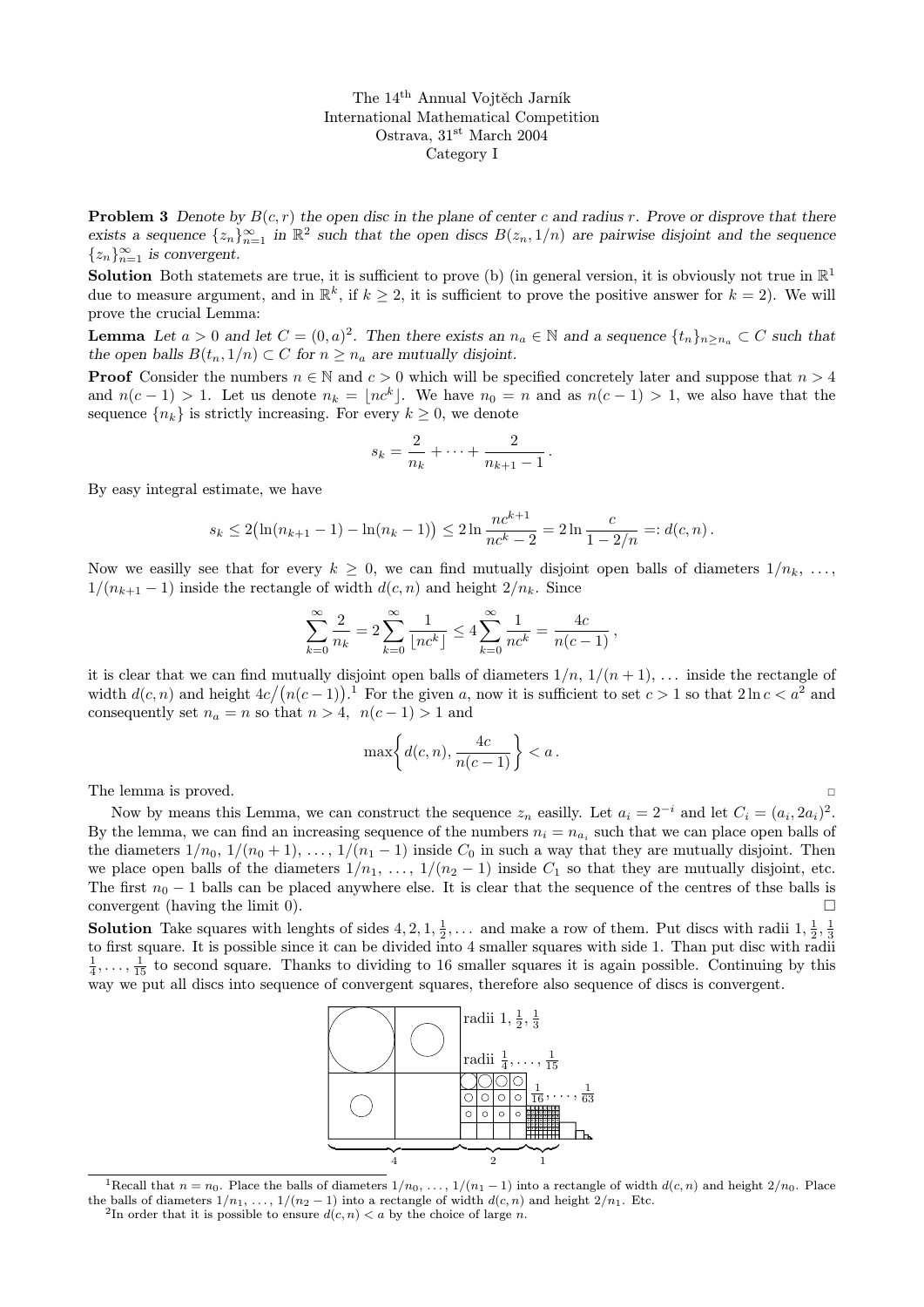$\Box$ 

**Solution** Take rectangle  $4 \times 2$  and divide it into rectangles  $2 \times 2$ ,  $2 \times 1$ ,  $1 \times 1$ ,  $1 \times \frac{1}{2}$ , .... To first rectangle put disc with radius 1, to second rectangle discs with radii  $\frac{1}{2}$  and  $\frac{1}{3}$ , to third one discs with radii  $\frac{1}{4}, \ldots, \frac{1}{7}$ , and so on. Sequence of rectangles is again convergent and therefore also sequence of discs.



 $\Box$ 

**Solution** Let  $z_n = (x_n, y_n)$ , where  $x_n =$  $\frac{\lfloor \sqrt{n} \rfloor}{\sum}$  $i=1$  $rac{6}{i^2}$  and  $y_n = \sum_{n=1}^n$  $i = \lfloor \sqrt{n} \rfloor^2$  $\frac{3}{i}$ . From real analysis we know  $\lim_{n\to\infty} x_n = \pi^2$ and by small counting  $\lim_{n \to \infty} y_n = 0$ , so  $\{z_n\}_{n=1}^{\infty}$  converges to  $(\pi^2, 0)$ .

Let's prove that  $B_n(z_n, \frac{1}{n})$  and  $B_m(z_m, \frac{1}{m})$  are disjont for all  $m \neq n$ . The discs are grouped in columns. In each column are discs from  $B_{n^2}$  to  $B_{n^2+2n}$ , so each column of discs is included in one of zones

$$
A_n = \left\{ (x, y) : x \in \left( \left( \sum_{i=1}^n \frac{6}{i^2} \right) - \frac{1}{n^2}, \left( \sum_{i=1}^n \frac{6}{i^2} \right) + \frac{1}{n^2} \right) \right\}.
$$

These  $A_n$  are pairwise disjont, because

$$
\left(\sum_{i=1}^{n} \frac{6}{i^2}\right) + \frac{1}{n^2} < \left(\sum_{i=1}^{n+1} \frac{6}{i^2}\right) - \frac{1}{(n+1)^2}
$$

so all of the columns are pairwise disjoint. Discs in each column are pairwise disjoint (if  $B_n$  and  $B_{n+1}$  are in the same column, then  $|y_{n+1} - y_n| \ge \frac{3}{n+1} \ge \frac{1}{n} + \frac{1}{n+1}$ . Result follows: there exists desired sequence.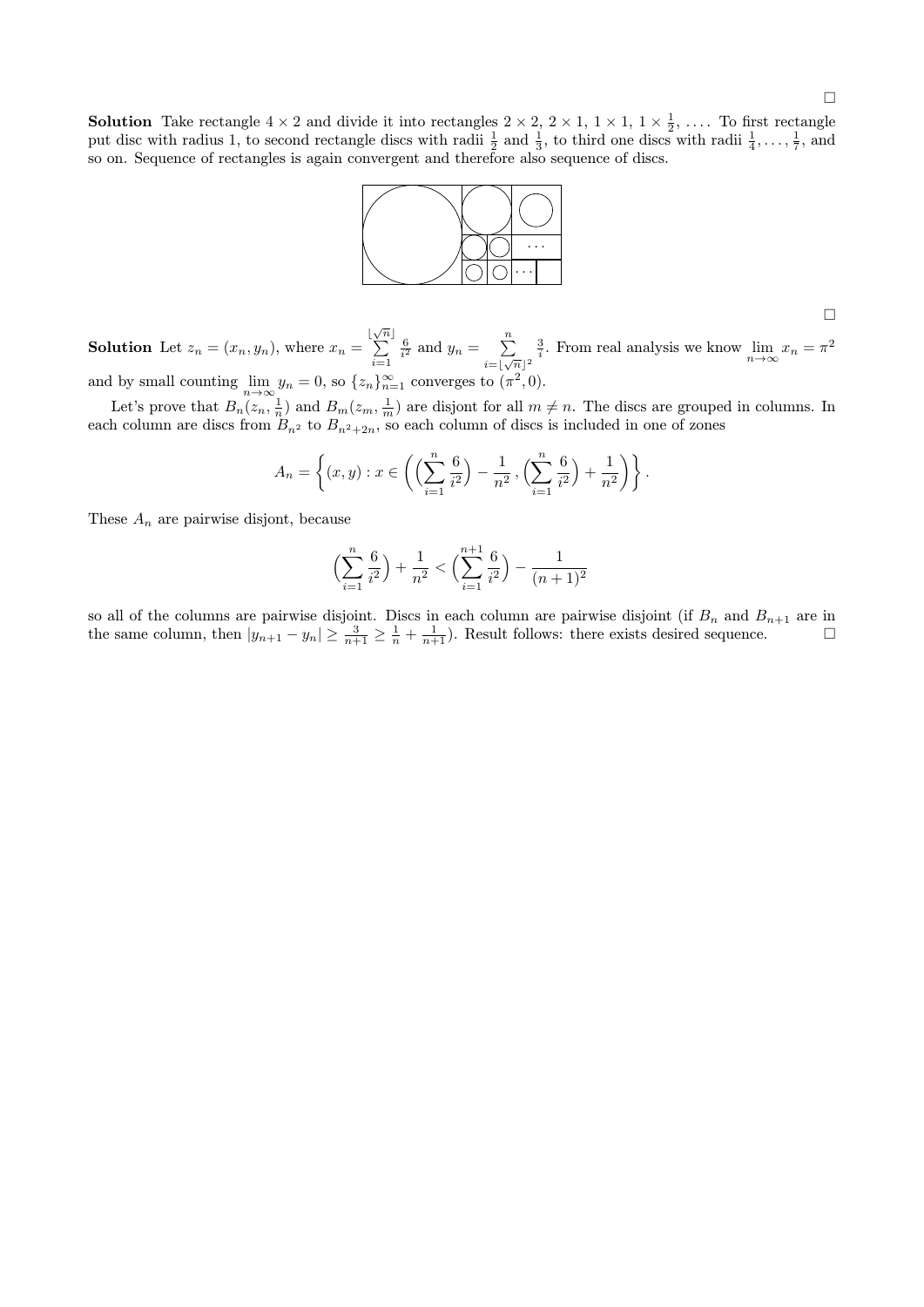The 14th Annual Vojtěch Jarník International Mathematical Competition Ostrava, 31st March 2004 Category I

**Problem 4** Find all pairs  $(m, n)$  of positive integers such that  $m + n$  and  $mn + 1$  are both powers of 2. Solution The set of such pairs is

$$
L = \{(2^t - 1, 2^t + 1), (2^t + 1, 2^t - 1), (2^t - 1, 1), (1, 2^t - 1)\}
$$

where t runs through the set of all positive integers.

For the proof, let m, n, k, l be integers such that  $m, n \geq 1$  and

$$
mn + 1 = 2l,
$$
  

$$
m + n = 2k.
$$

From  $m, n \geq 1$  we get  $2^l = mn + 1 \geq 2$ , so  $l \geq 1$  and  $2^l$  is even. Hence m and n are both odd. Assume  $m = n$ . Then  $m = n = 2^{k-1}$  must be odd, hence  $k = 1$ , which implies  $m = n = 1$ , and  $(1, 1) \in L$ . From now on, we assume  $m < n$ , so  $y = \frac{1}{2}(n-m)$  is a positive integer.

If  $y = 1$ , then we get  $n - m = 2$ ,  $m + n = 2<sup>k</sup>$ , so  $n = 2<sup>k-1</sup> + 1$  and  $m = 2<sup>k-1</sup> - 1$ , which yields a pair in the set L (if  $k > 1$  as m is not positive otherwise).

Let  $y > 1$ . Then

$$
0 < y^{2} - 1 = \left(\frac{n+m}{2}\right)^{2} - mn - 1 = 2^{2k-2} - 2^{l}.
$$

This implies  $2k - 2 > l$ , and hence  $y^2 - 1 = (y - 1)(y + 1)$  is divisible by  $2^l$ . The greatest common divisor of  $y-1$  and  $y+1$  is 2, so one of these positive factors must be divisible by  $2^{l-1}$ . In both cases, we get  $y+1 \geq 2^{l-1}$ . Hence

$$
2^{2k-2} - 2^l = (y+1)(y-1) \ge 2^{l-1}(2^{l-1} - 2) = 2^{2l-2} - 2^l,
$$

so  $2k - 2 \ge 2l - 2$ , which implies  $k \ge l$ . But then

$$
0 \le (m-1)(n-1) = (mn+1) - (m+n) = 2^l - 2^k \le 0,
$$

so we must have equality. Thus  $l = k$  and (since  $m < n$ )  $m = 1$ . From this we get  $n = 2<sup>k</sup> - 1$ , so  $(m, n) \in L$ .  $\Box$ **Solution** Let us write  $m+n = 2^a$  and  $mn+1 = 2^b$ . Of course  $a, b \ge 1$  and  $b \ge a$  since  $2^b - 2^a = (m-1)(n-1) \ge 0$ . If  $b = a$ , then  $(m - 1)(n - 1) = 0$ , so

$$
m = 1
$$
 and  $n = 2a - 1$  or  $m = 2a - 1$  and  $n = 1$ .

So, suppose  $b > a$ . If  $a = 1$ , then  $m = n = 1$ . If  $a = 2$ , then  $\{m, n\} = \{1, 3\}$ . So, let also  $a \geq 3$ . It is obvious, that m and n are odd (since  $mn + 1$  is even). If  $m \equiv n \equiv 3 \pmod{4}$ , then  $0 \equiv 2^a \equiv m + n \equiv 2 \pmod{4}$ , contradiction. So thanks to symetry we can assume that  $m \equiv 1 \pmod{4}$ . Since  $m + n \equiv 0 \pmod{4}$  we must have  $n \equiv 3 \pmod{4}$ . So, let  $m = 4c + 1$  and  $n = 4d + 3$ , where  $c, d \in \{0, 1, \ldots\}$ . We have

$$
(m+1)(n+1) = 2a + 2b = 2a(2b-a + 1)
$$

thus

$$
8(2c+1)(d+1) = 2^{a}(2^{b-a}+1).
$$

Since  $2c+1$  is odd, we have  $2^{a-3} | d+1$ . So let  $d+1 = x \cdot 2^{a-3}$ , with  $x \in \{1, 2, \dots\}$ . Thus,  $n = 4(d+1) - 1 =$  $x2^{a-1} - 1$  and so  $m + x2^{a-1} - 1 = 2^a$ . Since  $m \ge 1$ , we have  $x \le \frac{2^a}{2^{a-1}}$  $\frac{2^x}{2^{a-1}} = 1$  and so  $x = 1$  or  $x = 2$ . If  $x = 1$ , then  $m = 2^{a-1} + 1$  and  $n = 2^{a-1} - 1$ . If  $x = 2$ , then  $m = 1$  and  $n = 2^a - 1$ . So, we have proved that it is

either 
$$
\{m, n\} = \{1, 2^a - 1\}
$$
 or  $\{m, n\} = \{2^a + 1, 2^a - 1\}$ , where  $a \in \mathbb{N}$ .

 $\Box$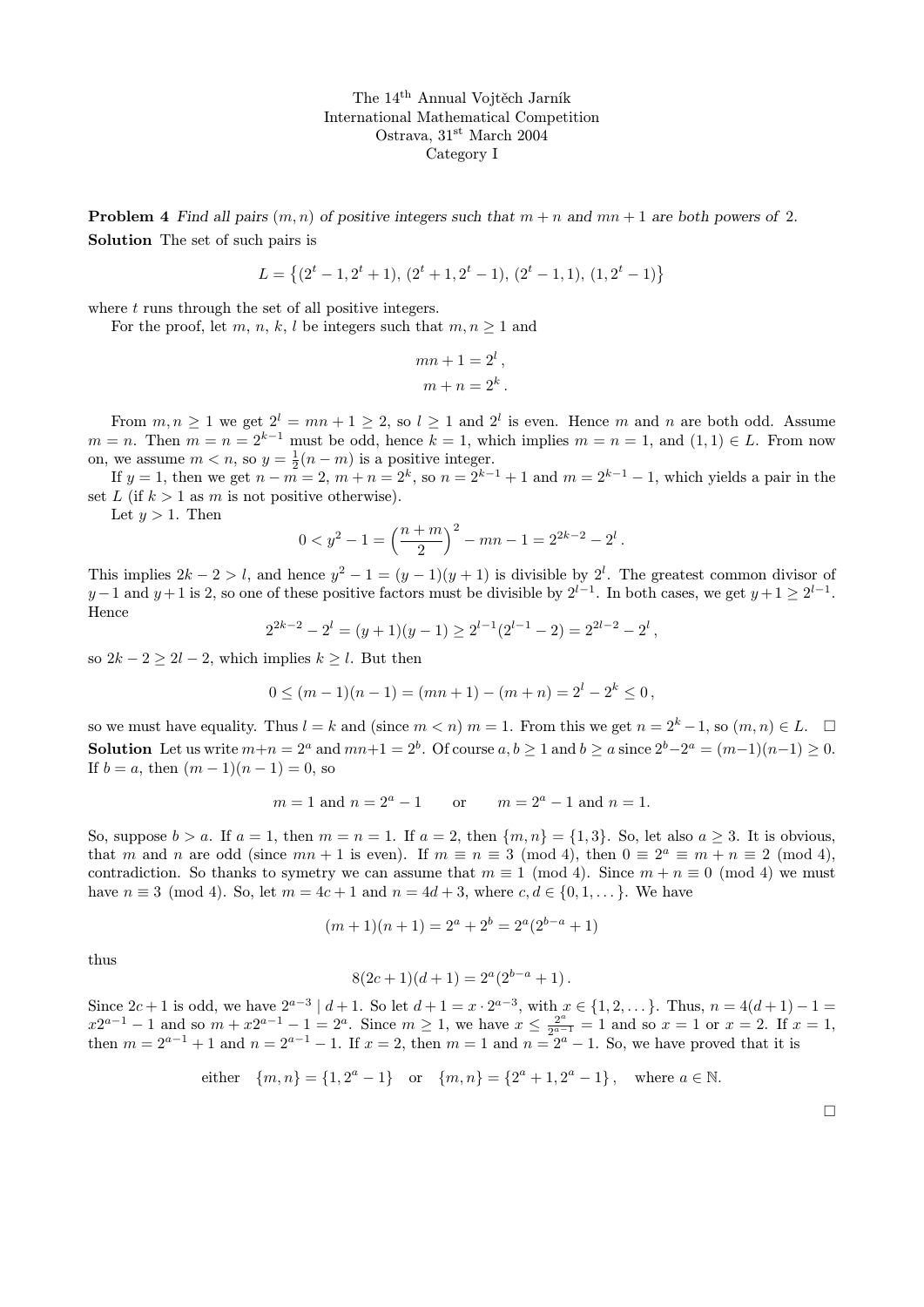The 14th Annual Vojtěch Jarník International Mathematical Competition Ostrava, 31st March 2004 Category II

**Problem 1** Are the groups  $(\mathbb{Q}, +)$  and  $(\mathbb{Q}^+, \cdot)$  isomorphic? (The symbol  $\mathbb{Q}^+$  denotes the set of all positive rational numbers.)

**Solution** Assume they are, and name the isomorphism  $\varphi$ . Then there exists an  $a \in \mathbb{Q}$  such that  $\varphi(a) = 2$ . Let  $\varphi(\frac{a}{2}) = b$ . Then

$$
2 = \varphi(a) = \varphi\left(\frac{a}{2} + \frac{a}{2}\right) = \varphi\left(\frac{a}{2}\right) \cdot \varphi\left(\frac{a}{2}\right).
$$

Therefore,  $b = \varphi(\frac{a}{2}) =$  $\sqrt{2}$ , a contradiction.

**Solution** Suppose (for contradiction) that there exists an isomorfism  $f : (\mathbb{Q}, +) \to (\mathbb{Q}^+, \cdot)$ . Then  $f(0) = 1$ , because 0 and 1 are corresponding neutral elements of groups  $(\mathbb{Q}, +)$  and  $(\mathbb{Q}^+, \cdot)$ . Let  $f(1) = \frac{a}{b}$ ,  $a, b \in \mathbb{N}$ ,  $(a, b) = 1$ . Similarly, let for every  $n \in \mathbb{N}$ ,  $n \ge 2$ ,  $f(\frac{1}{n}) = \frac{a_n}{b_n}$ , where  $a_n, b_n \in \mathbb{N}$ ,  $(a_n, b_n) = 1$ . Then it is

$$
f(1) = f\left(\frac{1}{n} + \frac{1}{n} + \dots + \frac{1}{n}\right) = \left(f\left(\frac{1}{n}\right)\right)^n = \left(\frac{a_n}{b_n}\right)^n = \frac{a}{b}.
$$

It is still  $((a_n)^n, (b_n)^n) = 1$ , so consequently  $a = (a_n)^n$  and  $b = (b_n)^n$ . If there is  $m \in \mathbb{N}$  such that  $a_m \geq 2$ , then  $a \geq 2$  and  $a_n \geq 2$  for all n. That follows  $a \geq 2^n$  for all n, contradiction. Thus for every  $n \in \mathbb{N}$  it holds  $a_n = 1$ , specially  $a = 1$ . Same argument gives  $b = 1$ . But then  $f(1) = \frac{a}{b} = 1 = f(0)$ , f is not injective,  $\Box$ contradiction.

**Solution** Suppose there exists an isomorphism  $\sigma: (\mathbb{Q}, +) \to (\mathbb{Q}^+, \cdot)$ . Consider homomorphism  $\tau: (\mathbb{Q}, +) \to (\mathbb{Q}, \cdot)$  $(\mathbb{Q}, +)$  given by equation  $\tau(q) = 2q$  for  $q \in \mathbb{Q}$ , and corresponding homomorphism  $\tau' : (\mathbb{Q}^+, \cdot) \to (\mathbb{Q}^+, \cdot)$  given by equation  $\tau'(q) = q^2$  for  $q \in \mathbb{Q}^+$ . It follows that

$$
\sigma \circ \tau(q) = \sigma(2q) = (\sigma(q))^{2}
$$
  

$$
\tau' \circ \sigma(q) = \tau'(\sigma(q)) = (\sigma(q))^{2}
$$

for all  $q \in \mathbb{Q}$ . It is clear that homomorphism  $\tau$  is isomorphism, so also  $\tau \circ \sigma = \tau' \circ \sigma$  is isomorphism, but this contradicts the fact, that  $\tau'$  is not injective (that is obvious) and therefore  $\tau' \circ \sigma$  cannot be isomorphism.  $\square$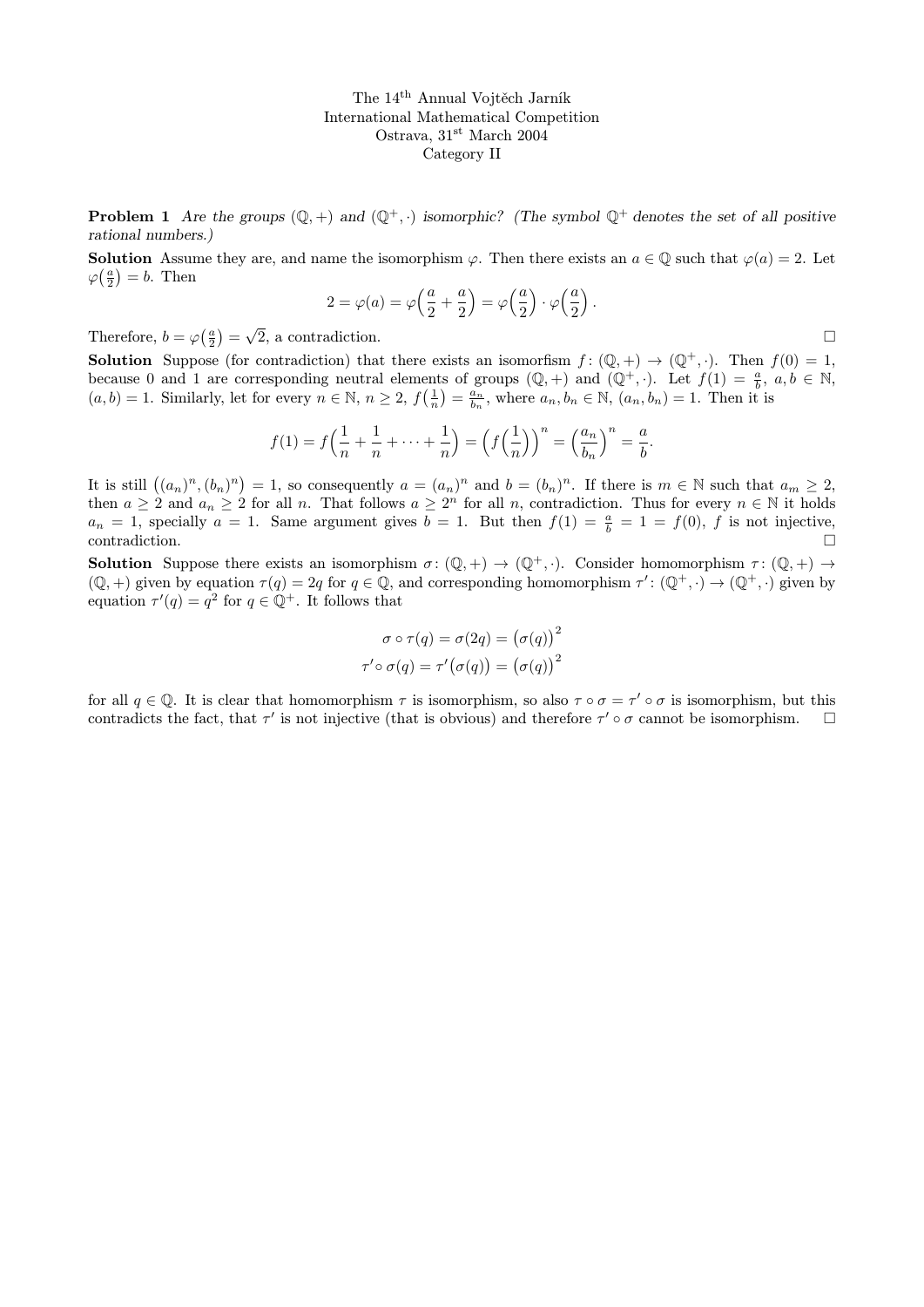The 14th Annual Vojtěch Jarník International Mathematical Competition Ostrava, 31<sup>st</sup> March 2004 Category II

**Problem 2** Find all functions  $f: \mathbb{R}_0^+ \times \mathbb{R}_0^+ \to \mathbb{R}_0^+$  such that

- 1.  $f(x, 0) = f(0, x) = x$  for all  $x \in \mathbb{R}_0^+$ ,
- 2.  $f(f(x, y), z) = f(x, f(y, z))$  for all  $x, y, z \in \mathbb{R}_0^+$  and
- 3. there exists a real k such that  $f(x+y, x+z) = kx + f(y, z)$  for all  $x, y, z \in \mathbb{R}_0^+$ .

(The symbol  $\mathbb{R}^+_0$  denotes the set of all non-negative real numbers.) **Solution** Take  $x \leq y$ . Then

$$
f(x,y) = f(x+0, x + (y-x)) = kx + f(0, y-x) = kx + (y-x) = (k-1)x + y =
$$
  
= f(x + (y-x), x + 0) = f(y,x). (1)

Let  $x \leq y$ . If  $z \geq y + (k-1)x$ , then

$$
f(f(x, y), z) = f(y + (k - 1)x, z) = (k - 1)(y + (k - 1)x) + z.
$$

Further, if  $z \geq y$  and  $z + (k-1)y \geq x$ , then

$$
f(x, f(y, z)) = f(x, (k - 1)y + z) = (k - 1)x + (k - 1)y + z.
$$

If we take z so large that all the above inequalities are satisfied, then we have

$$
(k-1)(y+(k-1)x) + z = (k-1)x + (k-1)y + z,
$$

or  $(k-1)^2x = (k-1)x$ , and the only possibilities are  $k = 1, 2$ . Substituting into (1), we obtain  $f(x, y) = x + y$ for  $k = 2$ , and  $f(x, y) = \max\{x, y\}$  for  $k = 1$  (we may use (1) only if  $y \ge x$ , whence the maximum). It is easy to check, that both functions satisfy all conditions.  $\Box$ 

**Solution** Consider two cases  $x \leq y$  and  $x \geq y$ :

$$
x \le y: \quad f(x, y) = f(x, x + (y - x)) = kx + f(0, y - x)
$$
  
=  $kx + y - x = (k - 1)x + y$   
 $x \ge y: \quad f(x, y) = f(y + (x - y), y) = ky + f(x - y, 0)$   
=  $ky + x - y = (k - 1)y + x$ 

So it is

$$
f(x, y) = (k - 1) \min\{x, y\} + \max\{x, y\}.
$$

Because  $f(x, x) = kx \ge 0$ , we have  $k \ge 0$ . Consider now the second equality from the problem:  $f(f(x, y), z) =$  $f(x, f(y, z))$ .

$$
f(f(1,1),k) = f(k,k) = k^2
$$
  
\n
$$
f(1, f(1,k)) = \begin{cases} f(1,2k-1) = (k-1)\min\{1,2k-1\} + \max\{1,2k-1\} \\ = (k-1) + (2k-1) & \text{for } k \ge 1 \\ f(1, k^2 - k + 1) = (k-1)\min\{1, k^2 - k + 1\} + \max\{1, k^2 - k + 1\} \\ = (k-1)(k^2 - k + 1) + 1 & \text{for } k \le 1 \end{cases}
$$

Consider cases  $k \geq 1$  and  $k \leq 1$  separatelly.

$$
k \ge 1:
$$
  
\n
$$
k^2 = (k - 1) + (2k - 1)
$$
  
\n
$$
k^2 - 3k + 2 = 0
$$
  
\n
$$
(k - 2)(k - 1) = 0
$$
  
\n
$$
k = 1, 2 \text{ or some of them}
$$
  
\n
$$
k \le 1:
$$
  
\n
$$
k^3 - 3k^2 + 2k = 0
$$
  
\n
$$
k(k - 2)(k - 1) = 0
$$
  
\n
$$
k = 0, 1, 2 \text{ or some of them}
$$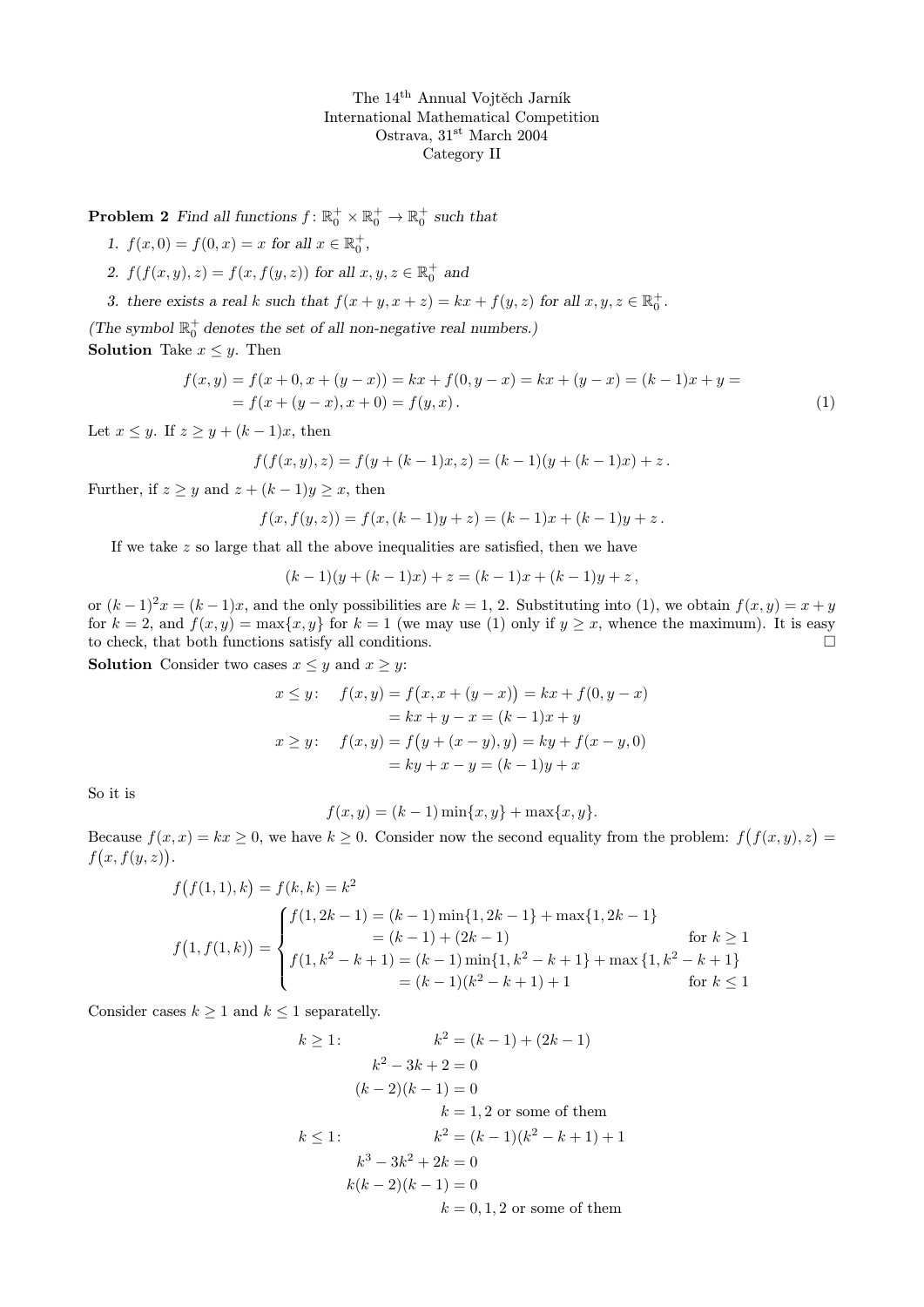For  $k = 0, 1, 2$  the functions have the following form.

$$
k = 2: \quad f(x, y) = (k - 1) \min\{x, y\} + \max\{x, y\} = x + y
$$
  
\n
$$
k = 1: \quad f(x, y) = \max\{x, y\}
$$
  
\n
$$
k = 0: \quad f(x, y) = |x - y|
$$

First two functions satisfy to all three conditions of the problem (easy to check), the last one does not fulfil the second condition for triple  $(x, y, z) = (1, 2, 3)$ .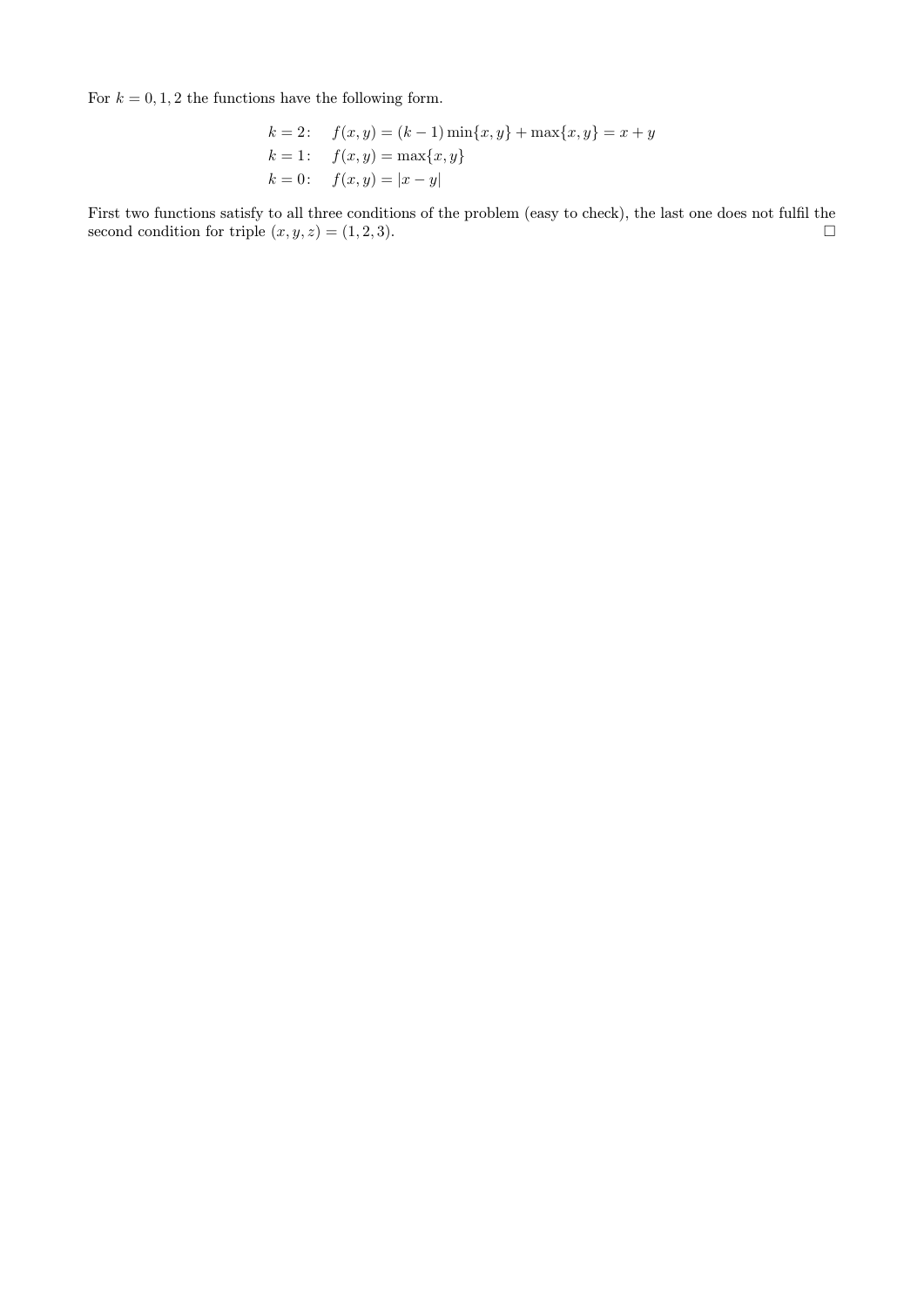The 14th Annual Vojtěch Jarník International Mathematical Competition Ostrava, 31<sup>st</sup> March 2004 Category II

**Problem 3** Let  $\sum_{n=1}^{\infty} a_n$  be a divergent series with positive nonincreasing terms. Prove that the series

$$
\sum_{n=1}^{\infty} \frac{a_n}{1 + na_n}
$$

diverges.

**Solution** Let  $(d_n)$  be a sequence defined as follows:

 $1, 1, 0, 0, 1, 1, 1, 1, 0, 0, 0, 0, \ldots$ 

(a block of  $2^n$  ones is followed by a block of  $2^n$  zeros, and that block of  $2^n$  zeros is followed by a block of  $2^{n+1}$ ones and so forth).

Define sets

$$
D = \{ n \in \mathbb{N} : d_n = 1 \},
$$
  
\n
$$
C = 2D,
$$
  
\n
$$
E = 2\mathbb{N} \setminus C,
$$
  
\n
$$
B = C \cup (E + 1),
$$
  
\n
$$
A = C \cup B_1 = 2\mathbb{N}
$$

and define sequences  $x_n = \chi_A(n)$  and  $y_n = \chi_B(n)$  where  $\chi_S$  denotes the indicator function of a set S. Then

$$
\lim_{n \to \infty} \frac{x_0 + x_1 + \dots + x_n}{n+1} = \frac{1}{2} \quad \text{and} \quad \lim_{n \to \infty} \frac{y_0 + y_1 + \dots + y_n}{n+1} = \frac{1}{2}
$$

and the sequence

$$
\lim_{n \to \infty} \frac{x_0 y_0 + x_1 y_1 + \dots + x_n y_n}{n+1}
$$

oscillates between  $\frac{1}{4}$  and  $\frac{3}{8}$ 

.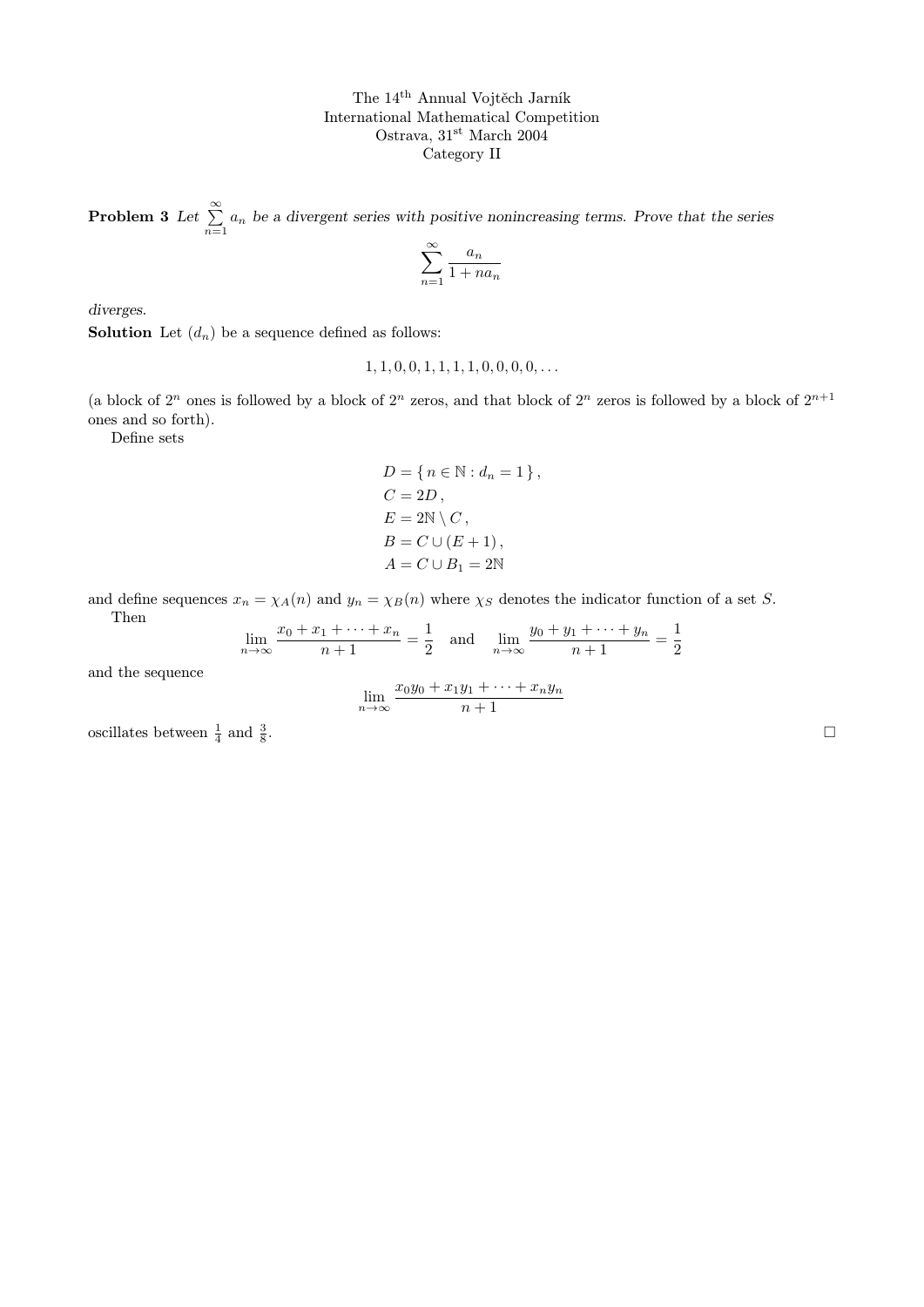The 14th Annual Vojtěch Jarník International Mathematical Competition Ostrava, 31<sup>st</sup> March 2004 Category II

**Problem 4** Let  $f: \mathbb{R} \to \mathbb{R}$  be an infinitely differentiable function. Assume that for every  $x \in \mathbb{R}$  there is an  $n \in \mathbb{N}$  (depending on x) such that

$$
f^{(n)}(x) = 0.
$$

Prove that f is a polynomial. Solution Denote

$$
E_n := \{ x \in \mathbb{R} \, ; \, f^{(n)}(x) = 0 \} \, .
$$

Note that each of the sets  $E_n$  is closed due to continuity of  $f^{(n)}$ . The assumption implies

$$
\mathbb{R}=\bigcup_{n\in\mathbb{N}}E_n.
$$

By Baire's theorem, there is an interval I such that some  $E_n$  is dense in  $I^3$ . Since  $f^{(n)}$  is a continuous function, we obtain

$$
f^{(n)}(x) = 0 \qquad \text{for all } x \in I.
$$

Therefore, the function f is a polynomial on the interval I. Now, we denote  $\{I_{\lambda}\}_{\lambda\in\Lambda}$  the set of all maximal open intervals  $I_\lambda$  such that f is a polynomial on  $I_\lambda$ . (Here, A is an index set.) We have already proved at least one such interval  $I_\lambda$  exists. Moreover, all the sets  $I_\lambda$  are clearly mutually disjoint and their union is dense in R (otherwise, we can repeat the previous argument using Baire's theorem in the interval  $J \subseteq \mathbb{R} \setminus \bigcup_{\lambda \in \Lambda} I_{\lambda}$ ).

Now, let us consider the set

$$
H:=\mathbb{R}\setminus\bigcup_{\lambda\in\varLambda}I_\lambda\,.
$$

First, we prove that this set has no isolated points. If there were some isolated point  $x \in H$ , then there would be two intervals  $I_1, I_2 \in \{I_\lambda\}_{\lambda \in \Lambda}$ , one of them having x as the right end-point and the other one having x as the left end-point. There would also be some  $n \in \mathbb{N}$  such that the *n*-th derivate vanishes on the union  $I_1 \cup I_2$ . This would mean that the function f is a polynomial on  $I_1 \cup \{x\} \cup I_2$  and the intervals  $I_1$  and  $I_2$  are not maximal.

The set  $H$  is a closed subset of the complete space  $\mathbb R$ . Therefore, if it is not empty, it is of second category. Using Baire's theorem again,<sup>4</sup> we prove that there exists an interval J containing at least one point from  $H$ and an index  $n \in \mathbb{N}$  such that

$$
f^{(n)}(x) = 0 \quad \text{for all } x \in J \cap H.
$$

Since every  $x \in J \cap H$  is an accumulation point of H (and is an accumulation point of  $J \cap H$  therefore, and since  $f^{(n+1)}(x)$ , i.e. the limit  $\lim_{h\to 0} (f^{(n)}(x+h) - f^{(n)}(x))/h$  does exist at every point x), we can calculate the  $(n + 1)$ -st derivative of f on  $J \cap H$  using just the points from the intersection  $J \cap H$ . We obtain

 $f^{(n+1)}(x) = 0$  for all  $x \in J \cap H$ 

and, repeating this argument,

$$
f^{(m)}(x) = 0 \qquad \text{for all } x \in J \cap H \text{ and } m \ge n.
$$

Now, take any interval  $I \in \{I_{\lambda}\}_{\lambda \in \Lambda}$  such that  $I \subseteq J$ .<sup>5</sup> There is some index  $m \in \mathbb{N}$  such that  $f^{(m)}(x) = 0$ for  $x \in I$ . Let us assume  $m > n$ . There are two cases: either  $f^{(m-1)}$  vanishes (is zero) on the interval I or  $f^{(m-1)}$  is a linear function on I. Since the end-points of I belong to H, if follows that  $f^{(m-1)}$  is null at these end-points. Therefore,  $f^{(m-1)}$  vanishes on the interval I. By induction (repeating this argument), we prove that  $f^{(n)}$  vanishes on the interval I in fact. This conclusion (i.e.,  $f^{(n)} \equiv 0$  on I) is true for every interval  $I \in \{I_{\lambda}\}_{{\lambda} \in {\Lambda}}.$ 

Choose an  $x \in J \cap H$ . As we already know that  $J \cap H$  cannot contain an interval, there must exist two intervals  $I_{\lambda_1}, I_{\lambda_2} \in \{I_{\lambda}\}_{\lambda \in \Lambda}$  such that x is the right end-point of  $I_{\lambda_1}$  and the left end-point of  $I_{\lambda_2}$ . Since

<sup>&</sup>lt;sup>3</sup>As the sets  $E_n$  are closed and  $\bigcup_n E_n = \mathbb{R}$ , one of the sets must have non-empty interior. Equivalently, there must exist an index n and an interval I such that  $I \subseteq E_n$ .

<sup>&</sup>lt;sup>4</sup>We just repeat the above argument: As the sets  $E_n$  are closed and  $\bigcup_n E_n \supseteq H$ , one of the sets  $E_n$  must have non-empty interior in H. That is, there exists an interval J whose intersection with H is non-empty such that  $J \cap H \subseteq E_n$ .

<sup>&</sup>lt;sup>5</sup>If there were no such an interval I, it would mean that the set  $J \cap H$  (hence the set H itself) contains a (closed) interval. But we have already inferred  $f^{(n+1)}(x) = 0$  for  $x \in J \cap H$ . Hence, f is a polynomial on that (closed) interval. That interval should have been included in the collection  $\{I_{\lambda}\}_{\lambda \in \Lambda}$  therefore.